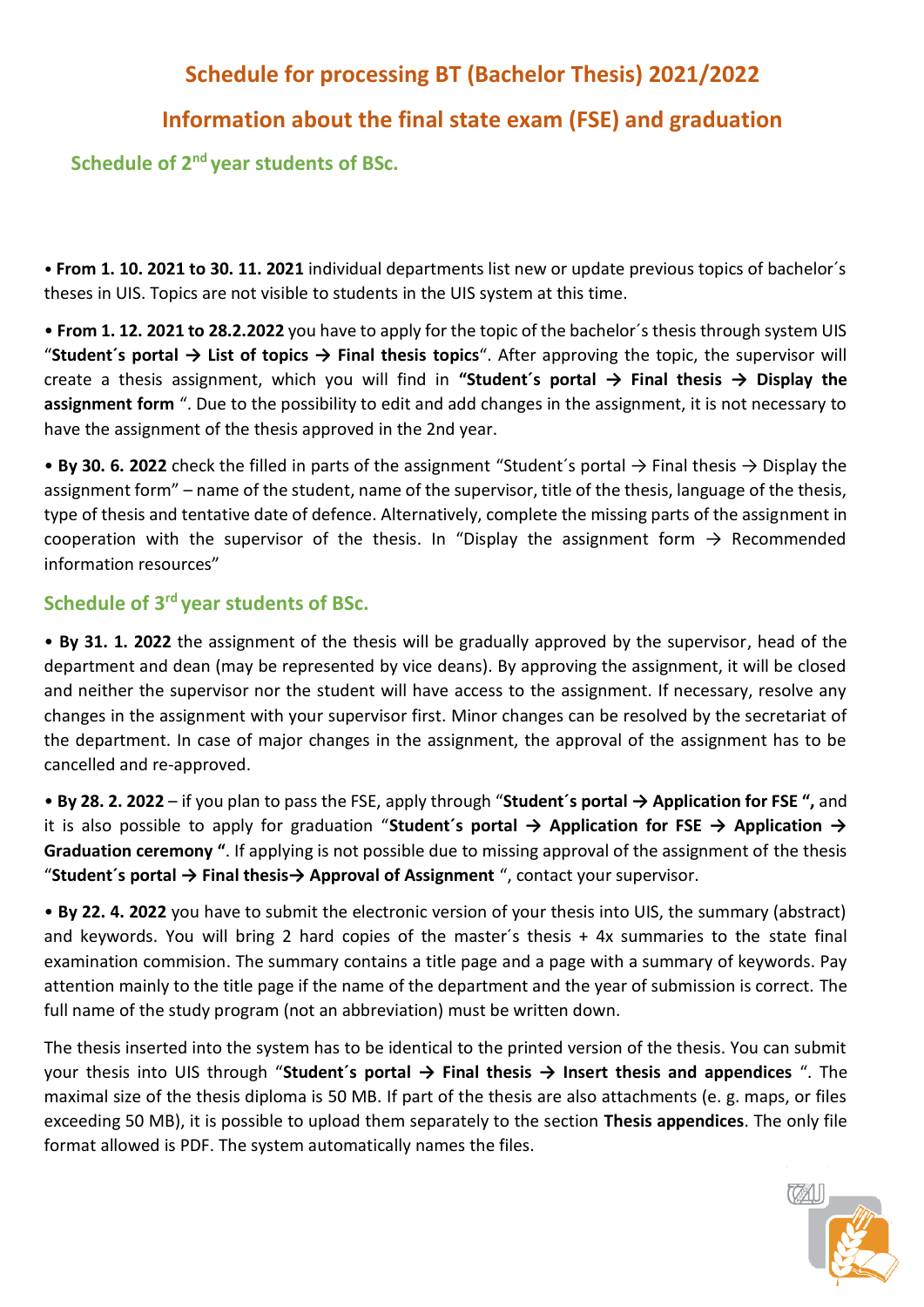Insert (copy + paste) keywords and summary as text in the section "**Student´s portal → Final thesis → Insert additional information**". The summary should be inserted into Abstract. If the submission of the thesis and additional information is complete, it is necessary to confirm the submission i. e. go to section "**Student´s portal → Final theses → Thesis submission** ". After that, the thesis will be marked as submitted. The submission can be cancelled within 24 hours. After 24 hours from the submission of the thesis, the content compliance check (plagiarism) will begin. Within about 3 days of submission, the result of the content compliance check is known.

• **By 16. 5. 2022** the supervisor of the thesis and the opponent will fill in the assessments in the system. The opponent of the master´s thesis has to be an expert with at least a master´s degree. The supervisor can fill in the assessment after the content compliance check has taken place. You will see the filled in assessment after 24 hours from completion.

• **By 16. 5. 2022** - it is necessary to fulfil all your study obligations (credits, exams). If you do not fulfil all study obligations, contact IRO (International relations office).

## **Date of the FSE**

**• 23. 5. - 27. 5. 2022**. The exact time schedule of the FSE for individual students will be published in the system "**Student's portal → Application for FSE → Application → SE examination board** "no later than a week before the FSE takes place.

### **Preparation for defence**

• Consult the answers to the opponent´s comments with you supervisor, as well as the presentation of the thesis.

• Part of the FSE is the thesis defence. Prepare a presentation of your thesis in PowerPoint. The length of the presentation should not exceed 7 minutes and 10 slides. The presentation should contain a title of the thesis, author, supervisor, aim of the thesis (possibly a hypothesis), very briefly methodology, results and conclusion (if the aim of the work was achieved). You are obliged to bring written corrections of errors of your thesis (according to the comments of your opponent and supervisor) to the defence.

#### **Final state exam**

• Arrive at the FSE no later than one hour before the scheduled time of your FSE. Report your telephone number to the secretary and follow his/her instructions.

• Work with the secretary to upload a presentation of the thesis from a flash drive.

• The condition for obtaining the overall result of the study "passed with distinction" are study results throughout the whole study with an average of 1.49 and at the same time the defense of BT with a mark A and an overall result of FSE with a mark A.

- After the FSE defense a copy of the bachelor´s thesis will be handed back to you.
- The study is completed on the day of the final state examination.

#### **Graduation**

• Date: 20 - 22. 6. 2022, venue: AULA CZU